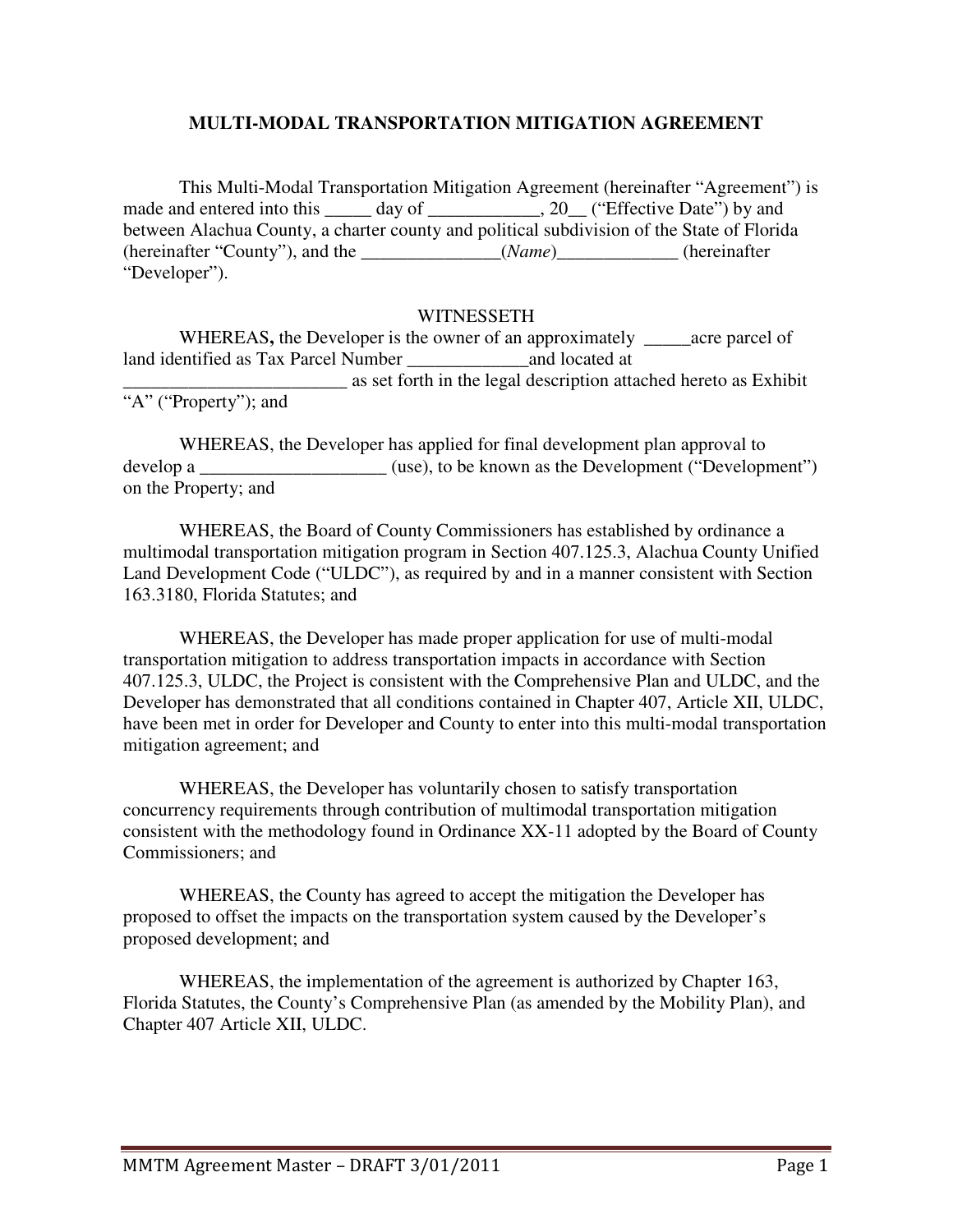NOW, THEREFORE, in consideration of the promises, mutual covenants, and conditions contained herein and other good and valuable consideration, the receipt and sufficiency of which is hereby acknowledged, the parties to this Agreement agree as follows:

**Section 1. Recitals.** The above recitals are true and correct and form a part of this

Agreement.

**Section 2. Purpose.** The Purpose of this Agreement is:

a. To grant to any owner of the Property transportation concurrency as provided for a Final Certificate of Level of Service Compliance (CLSC) as required for the construction of the Project, subject to compliance by Developer with the terms and conditions of this Agreement and the CLSC; and

b. To recognize payment of the multimodal transportation mitigation by Developer as providing significant benefit to the impacted transportation system in the area of the Property.

c. To fulfill the Developer's obligation to pay multimodal transportation mitigation.

 **Section 3. Development Identification.** The proposed Development is known as the *(Name)* and is located at *\_\_\_\_\_\_\_\_\_\_(Address*) \_\_\_\_\_, which is identified as Alachua County Tax Parcel number: 06891-000-000.

The Development is a \_\_\_\_\_\_\_\_*(use).* 

 **Section 4. Multimodal Transportation Mitigation.** The methodology used to calculate an Applicant's Multi-Modal Transportation Mitigation shall be as follows:

The target funding level divided by the growth in vehicle miles of travel times the vehicle miles of travel for the proposed use.

OR

 $VMTg = VMTf - VMTb$ 

 $Tcfl = Cc - Cr$ 

 $Ttofl = Toc - Cr$ 

 $VMTr = (Tcfl / VMTg) + (Ttofl / VMTg)$ 

 $VMTp = (Tg * Atl) * .5) * (1 - %CC) * (%NT)$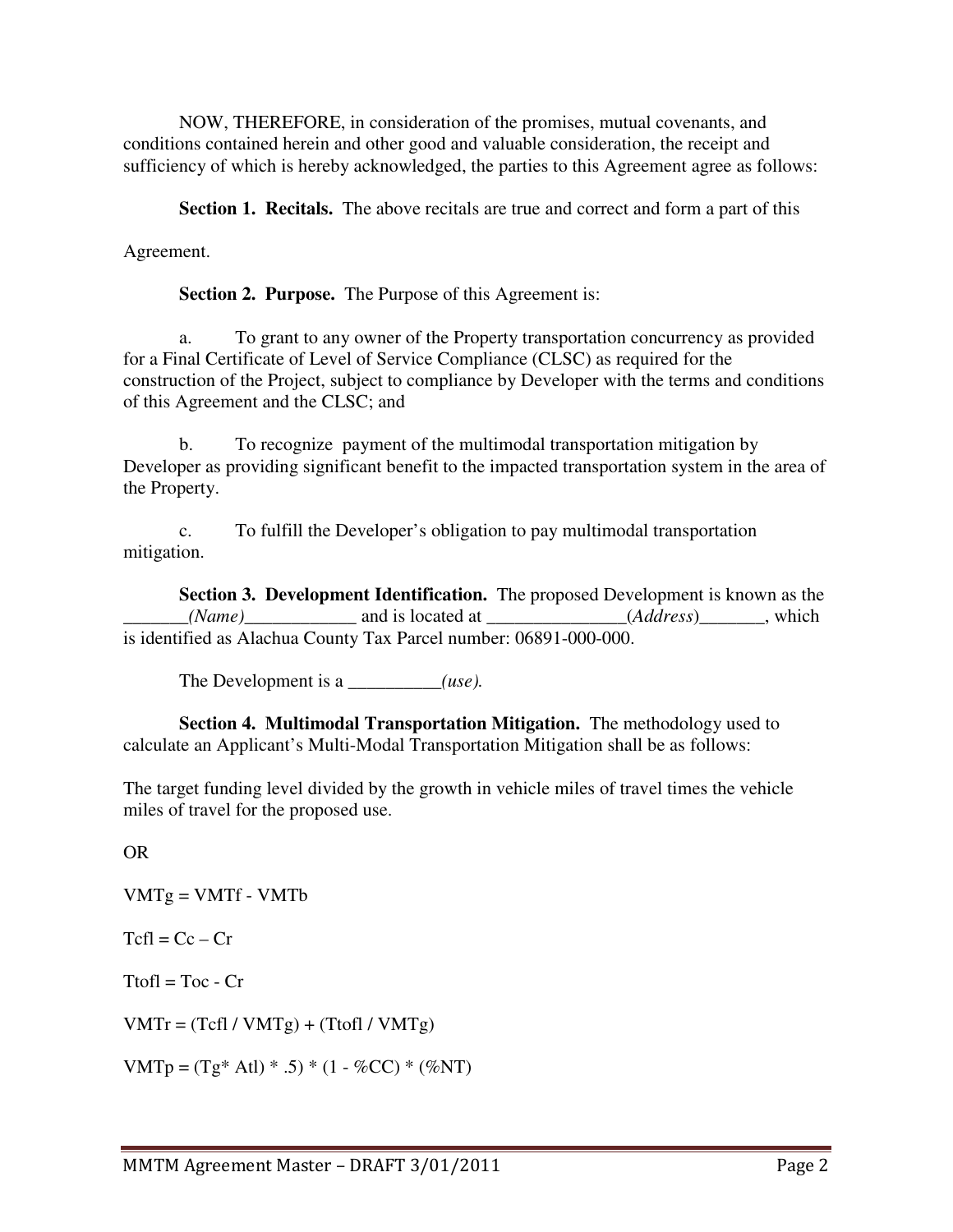# Multi-Modal Transportation Mitigation =  $VMTr * VMTp$

Where:

Vehicle Miles of Travel Growth (VMTg) = The projected total of vehicle miles traveled in the horizon year (VMTf) minus the base year (VMTb) vehicle miles of travel.

Target Capital Funding Level (Tcfl) = The total cost of transportation capital (Cc) for projects consistent with the Capital Improvements Element. Cost shall include all capital infrastructure construction costs, along with cost for design, right-of-way, planning, engineering, maintenance of traffic, utility relocation, inspection, contingencies, project management, stormwater facilities, turn lanes, traffic control devices, bicycle and pedestrian facilities, transit vehicles, and physical development costs directly associated with construction at the anticipated cost in the year it will be incurred.

Target Transit Operations Funding Level (Ttofl) = The total cost of transit operations (Toc) consistent with the Capital Improvements Element.

Committed Revenue  $(Cr)$  = The total committed revenue to fund transportation capital and transit operations.

Vehicle Miles of Travel Rate (VMTr) = Target Funding Level for transportation capital and transit operations divided by Vehicle Miles of Travel Growth

Vehicle Miles of Travel Proposed (VMTp) = The projected vehicle miles of travel for a specific land use

 $(Tg)$  = Trip Generation Rate  $(AtL) = Average Trip Length$ (CC) = Community Capture  $(NT)$  = New Trips

For the purposes of determining Multi-Modal Transportation Mitigation obligations, Alachua County shall determine mobility improvement costs, including transit, based upon the actual cost of the improvement utilizing the latest available data. Mobility improvements, including transit should be consistent with projects identified in the Capital Improvements Element.

 **Section 5. Certificate of Level of Service Compliance.** In consideration for payment of the Multimodal Transportation Mitigation, Developer shall receive a Final Certificate of Level of Service Compliance ("CLSC"), subject to the following condition:

a. Developer has elected to either utilize the Multimodal Transportation Mitigation schedule to determine the payment due or the applicant has completed an alternative Multimodal Transportation Mitigation study and the findings of the alternative study have been accepted and approved by Alachua County.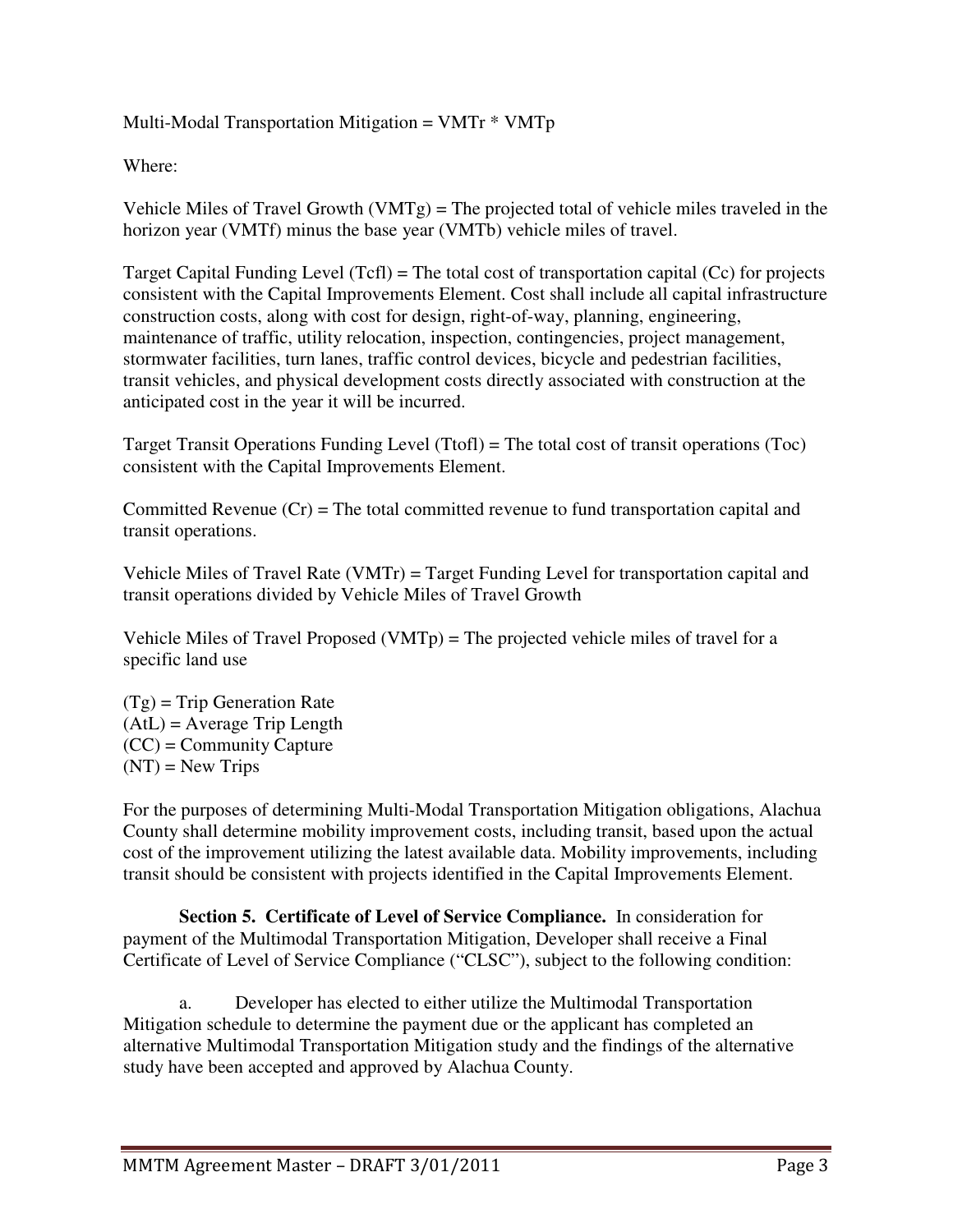b. Developer, if applicable, has requested Multi-Modal Transportation Mitigation credit, has provided all required documentation and has agreed to either a value of the credit or the process to be utilized to determine the value of the credit. The details for any proposed dedication or infrastructure project for which credit is requested shall be provided in this agreement.

c. Developer agrees that any requested change to a development order may be subject to additional Multimodal Transportation Mitigation to the extent the change generates additional traffic that would require mitigation.

 **Section 6. Multimodal Transportation Mitigation Payment.** Alachua County shall maintain a multimodal transportation mitigation contribution schedule in its building division office's and on the County website consistent with Ordinance XX-11.

a. Recognizing the "time value of money," Alachua County offers the following reductions in payment amount:

1. Payment concurrent with Development Plan Approval = 15% reduction

2. Payment concurrent with Building Permit Application = 7.5% reduction

3. Payment concurrent with Final Building Inspection  $= 0\%$  reduction

b. Developer hereby elects to pay the multi-modal transportation mitigation at the time of \_\_\_\_\_\_\_\_\_\_\_\_\_\_\_\_\_\_and shall be granted a \_\_\_\_\_% reduction in the required multimodal transportation mitigation.

c. Developer is responsible for payment of the multi-modal transportation mitigation. Developer may receive credit for the payment of all or a portion of the MMTM by a person who applies for and pays all or a portion of the Developer's MMTF calculated pursuant to Section 4 herein.

d. Developer expressly agrees to pay the multimodal transportation mitigation payment set forth in Section 4.0, above within 10 days of the County's request for payment. County shall not request payment until after a request for final inspection has been submitted.

e. This agreement does not constitute Final Development Plan approval or any intent by Alachua County to guarantee approval of the Final Development Plan application. If County denies the application for Final Development Plan , this agreement shall be null and void.

 **Section 7. Vesting for Concurrency Purposes.** Upon completion of the payment described in Section 6, the, Project shall be deemed vested for concurrency purposes as defined in Chapter 163, F.S. and Chapter 407, Article XII of the ULDC.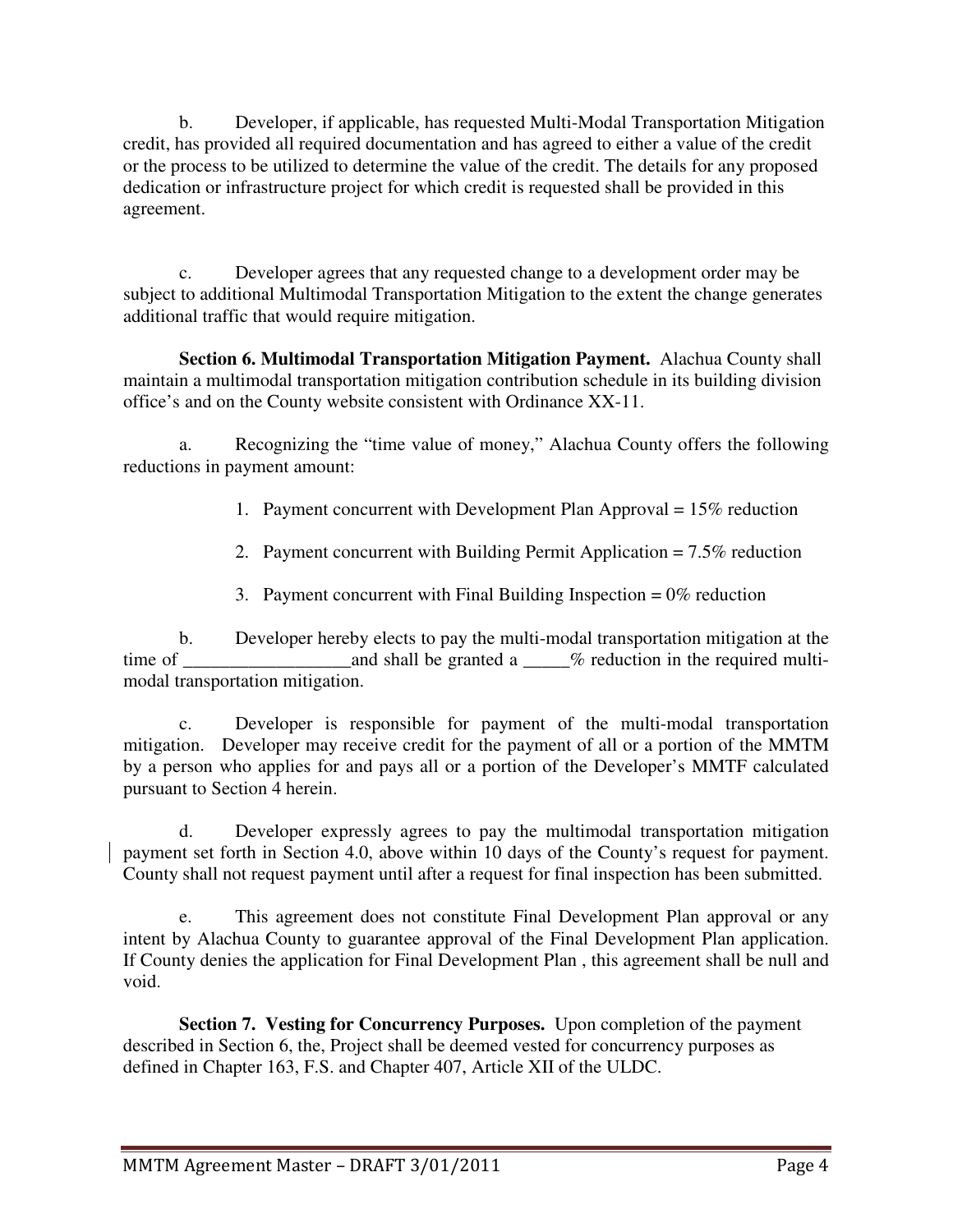**Section 8. Governing Law.** The Agreement and the rights and obligations created hereunder shall be interpreted, construed and enforced in accordance with the laws the State of Florida. If any litigation should be brought in connection with this Agreement, venue shall lie in Alachua County, Florida. The parties waive trial by jury.

**Section 9. Attorneys' Fees and Costs.** The parties hereto agree that in the event it becomes necessary for either party to defend or institute legal proceedings as a result of the failure of either party to comply with the terms and provisions of this Agreement, each party in such litigation shall bear its own costs and expenses incurred and expended in connection therewith including, but not limited to, reasonable attorneys' fees and court costs through all trial and appellate levels.

**Section 10. Severability.** If any provision of this Agreement or the application thereof to any person or circumstance shall be invalid or unenforceable to any extent, the remainder of this Agreement and the application of such provisions to other persons or circumstances shall not be affected thereby and shall be enforced to the greatest extent permitted by law.

**Section 11. Agreement.** This Agreement contains the entire agreement between the parties. No rights, duties or obligations of the parties shall be created unless specifically set forth in this Agreement.

**Section 12. Amendment.** No modification or amendment of this Agreement shall be of any legal force or effect unless it is in writing and executed by both parties, and meets the requirements of the Comprehensive Plan, ULDC, and County Code.

**Section 13. Assignment.** This Agreement may not be assigned without the prior written consent of the other party, and all the terms and conditions set forth herein shall inure to the benefit of and shall bind all future assignees and successors.

 **Section 14. Annexation.** This Agreement is not intended to be, and indeed is not, a "development agreement" within the meaning of Sections 163.3220-163.3242, Florida Statutes. The parties shall not be deprived of their rights and obligations, and this agreement shall not be terminated, modified, or affected by operation of a municipal annexation of any portion of the Property.

**Section 15. Waiver.** Failure to enforce any provision of this Agreement by either party shall not be considered a waiver of the right to later enforce that or any provision of this Agreement.

**Section 16. Further Documentation.** The parties agree that at any time following a request therefore by the other party, each shall execute and deliver to the other party such further documents and instruments in form and substance reasonably necessary to confirm or effectuate the obligations of either party hereunder and the consummation of the transactions contemplated hereby.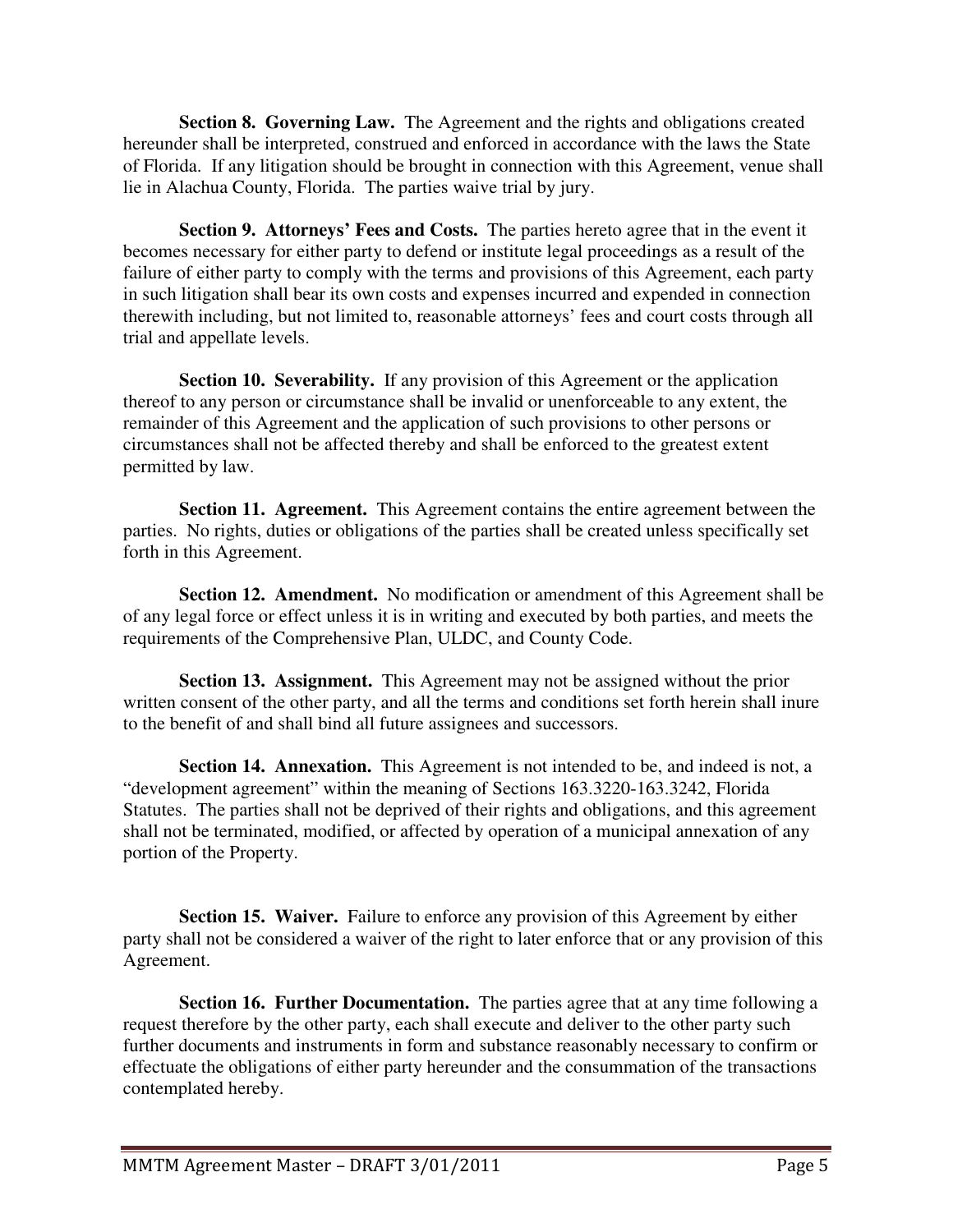**Section 17. Notices.** Any notice, request, demand, instruction or other communication to be given to either party under this Agreement shall be in writing and shall be hand delivered, sent by Federal Express or a comparable overnight mail service, or by U.S. Registered or Certified Mail, return receipt requested, postage prepaid, to County and to Developer at their respective addresses below:

> *As to County:*  Richard Hedrick Director, Public Works 5620 NW  $120^{th}$  Lane Gainesville, FL 32653

*And with a copy to:*  Steve Lachnicht Director, Growth Management 10 S.W.  $2^{nd}$  Avenue Gainesville, FL 32601

*As to Developer:*  Name Title & Company Address

*With a copy to Developer's Legal Representative:* 

**Section 18. Construction of Agreement.** Captions of the Sections and Subsections of this Agreement are for convenience and reference only, and the words contained therein shall in no way be held to explain, modify, amplify, or aid in the interpretation, construction, or meaning of the provisions of this Agreement.

 **Section 19. Effective Date.** The effective date of this Agreement (the "Effective Date") shall be the date when the last one of the parties has properly executed this Agreement as determined by the date set forth immediately below their respective signatures.

**Section 20. Counterparts.** This Agreement may be executed by the parties in any number of counterparts, each of which shall be deemed to be an original, and all of which shall be deemed to be one and the same Agreement.

*(signatures start on next page)*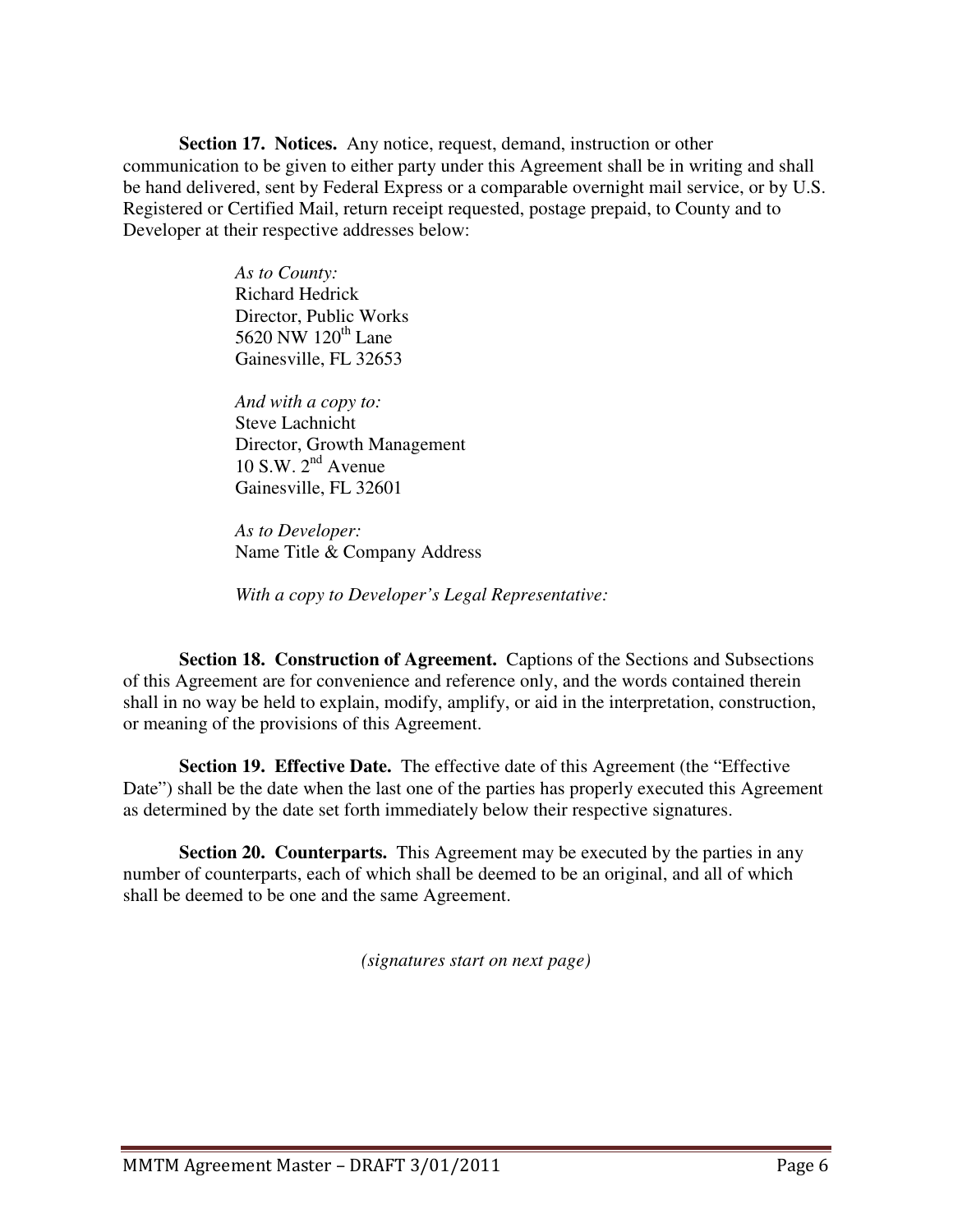#### *(DEVELOPER NAME)*

By:\_\_\_\_\_\_\_\_\_\_\_\_\_\_\_\_\_\_\_\_\_\_\_\_\_\_\_\_\_\_\_\_\_\_\_\_

*(name)*

Witness #1 for the Developer:

\_\_\_\_\_\_\_\_\_\_\_\_\_\_\_\_\_\_\_\_\_\_\_\_\_\_\_\_\_

\_\_\_\_\_\_\_\_\_\_\_\_\_\_\_\_\_\_\_\_\_\_\_\_\_\_\_\_\_

Witness #2 for the Developer:

\_\_\_\_\_\_\_\_\_\_\_\_\_\_\_\_\_\_\_\_\_\_\_\_\_\_\_\_\_

Signature

Signature

Printed Name

\_\_\_\_\_\_\_\_\_\_\_\_\_\_\_\_\_\_\_\_\_\_\_\_\_\_\_\_\_ Printed Name

STATE OF FLORIDA COUNTY OF \_\_\_\_\_\_\_\_\_\_\_\_

The foregoing document was acknowledged before me this \_\_\_\_ day of

 $\frac{1}{20}$ , 20  $\frac{1}{20}$ , by  $\frac{1}{20}$  as \_\_\_\_\_\_\_\_\_\_\_\_\_\_\_\_\_\_\_\_\_\_\_\_ of \_\_\_\_\_\_\_\_\_\_\_\_\_\_\_\_\_\_\_\_\_, who is personally known to me or has produced \_\_\_\_\_\_\_\_\_\_\_\_\_\_\_\_\_\_ as identification.

 $\overline{\phantom{a}}$  , which is a set of the set of the set of the set of the set of the set of the set of the set of the set of the set of the set of the set of the set of the set of the set of the set of the set of the set of th Notary Public, State of Florida

 $\overline{\phantom{a}}$  , which is a set of the set of the set of the set of the set of the set of the set of the set of the set of the set of the set of the set of the set of the set of the set of the set of the set of the set of th Printed Name

Commission Number:\_\_\_\_\_\_\_\_\_\_\_\_\_\_\_\_

Commission expires:\_\_\_\_\_\_\_\_\_\_\_\_\_\_\_\_\_

*(signatures continued on next page)*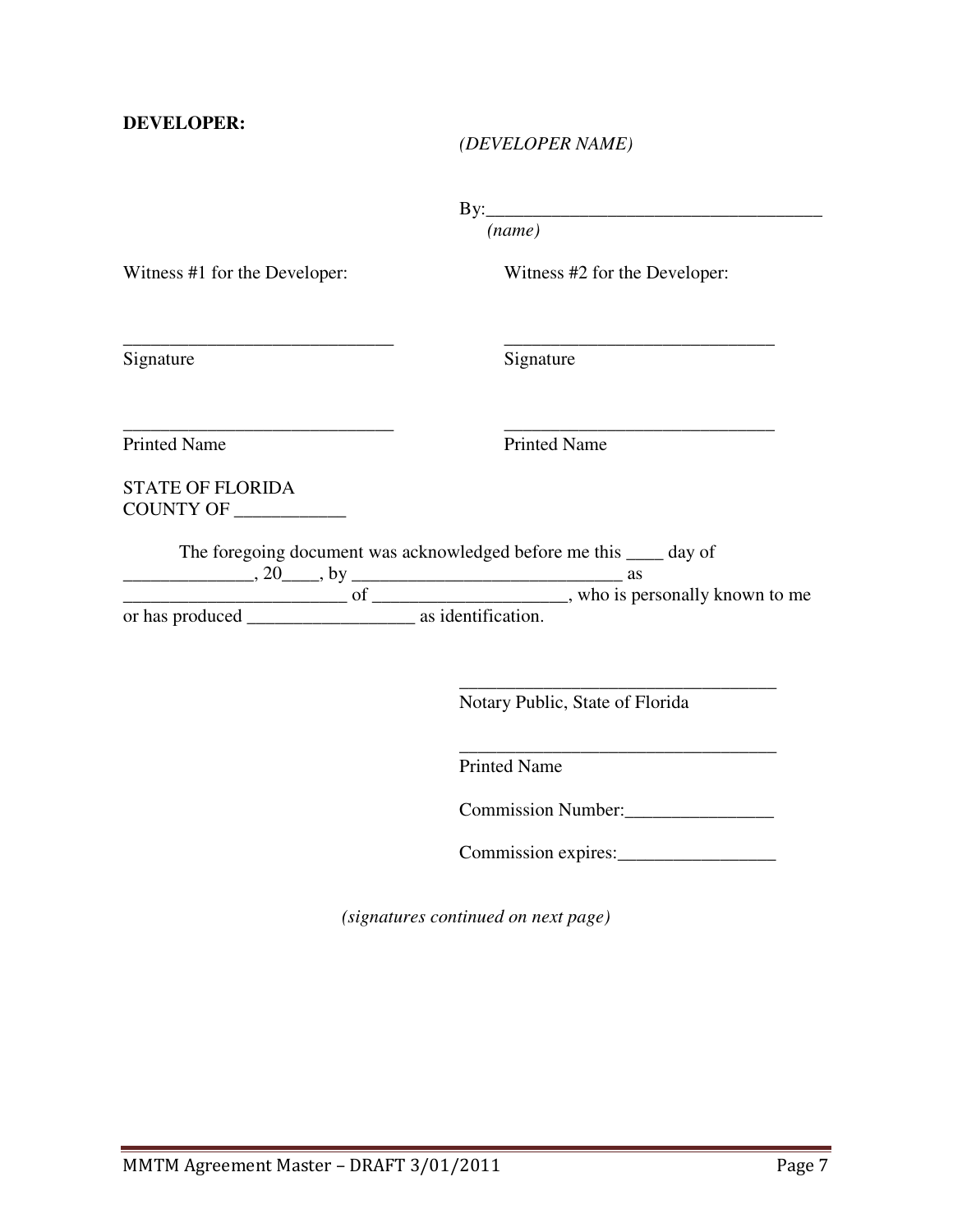**ALACHUA COUNTY:** 

# BOARD OF COUNTY COMMISSIONERS ALACHUA COUNTY, FLORIDA

By:\_\_\_\_\_\_\_\_\_\_\_\_\_\_\_\_\_\_\_\_\_\_\_\_\_\_\_\_\_\_\_\_\_\_\_\_

Lee Pinkoson, Chair

ATTEST

\_\_\_\_\_\_\_\_\_\_\_\_\_\_\_\_\_\_\_\_\_\_ J. K. Irby, Clerk

### APPROVED AS TO FORM

\_\_\_\_\_\_\_\_\_\_\_\_\_\_\_\_\_\_\_\_\_\_\_\_

(SEAL)

County Attorney